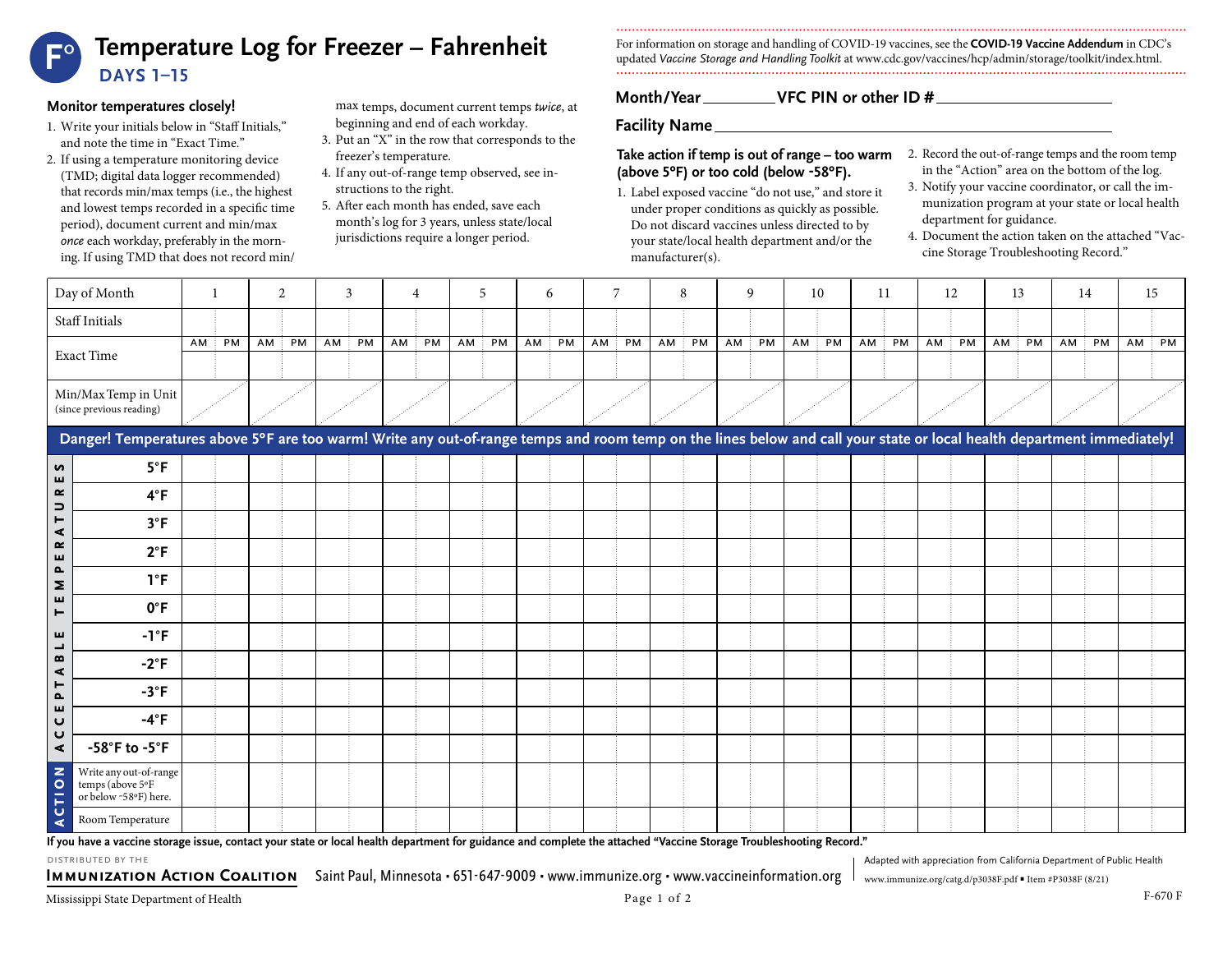

### **Monitor temperatures closely!**

- 1. Write your initials below in "Staff Initials," and note the time in "Exact Time."
- 2. If using a temperature monitoring device (TMD; digital data logger recommended) that records min/max temps (i.e., the highest and lowest temps recorded in a specific time period), document current and min/max *once* each workday, preferably in the morning. If using TMD that does not record min/

max temps, document current temps *twice*, at beginning and end of each workday.

- 3. Put an "X" in the row that corresponds to the freezer's temperature.
- 4. If any out-of-range temp observed, see instructions to the right.
- 5. After each month has ended, save each month's log for 3 years, unless state/local jurisdictions require a longer period.

For information on storage and handling of COVID-19 vaccines, see the **COVID-19 Vaccine Addendum** in CDC's updated *Vaccine Storage and Handling Toolkit* at [www.cdc.gov/vaccines/hcp/admin/storage/toolkit/index.html](http://www.cdc.gov/vaccines/hcp/admin/storage/toolkit/index.html).

# **Month/Year VFC PIN or other ID #**

**Facility Name**

### **Take action if temp is out of range – too warm** 2. Record the out-of-range temps and the room temp **(above 5ºF) or too cold (below -58ºF).**

- 1. Label exposed vaccine "do not use," and store it under proper conditions as quickly as possible. Do not discard vaccines unless directed to by your state/local health department and/or the manufacturer(s).
- in the "Action" area on the bottom of the log.
- 3. Notify your vaccine coordinator, or call the immunization program at your state or local health department for guidance.
- 4. Document the action taken on the attached "Vaccine Storage Troubleshooting Record."

| Day of Month                            |                                                                                                                                                                        | 16              | 17       | 18           | 19       | 20       | 21        | 22              | 23       | 24    | 25        | 26    | 27    | 28    | 29    | 30        | 31    |
|-----------------------------------------|------------------------------------------------------------------------------------------------------------------------------------------------------------------------|-----------------|----------|--------------|----------|----------|-----------|-----------------|----------|-------|-----------|-------|-------|-------|-------|-----------|-------|
| Staff Initials                          |                                                                                                                                                                        |                 |          |              |          |          |           |                 |          |       |           |       |       |       |       |           |       |
|                                         | <b>Exact Time</b>                                                                                                                                                      | AM<br><b>PM</b> | AM<br>PM | $AM$ :<br>PM | AM<br>PM | PM<br>AM | $AM$ $PM$ | AM<br><b>PM</b> | AM<br>PM | AM PM | $AM$ $PM$ | AM PM | AM PM | AM PM | AM PM | $AM$ $PM$ | AM PM |
|                                         |                                                                                                                                                                        |                 |          |              |          |          |           |                 |          |       |           |       |       |       |       |           |       |
|                                         | Min/Max Temp in Unit<br>(since previous reading)                                                                                                                       |                 |          |              |          |          |           |                 |          |       |           |       |       |       |       |           |       |
|                                         | Danger! Temperatures above 5°F are too warm! Write any out-of-range temps and room temp on the lines below and call your state or local health department immediately! |                 |          |              |          |          |           |                 |          |       |           |       |       |       |       |           |       |
|                                         | $5^{\circ}F$                                                                                                                                                           |                 |          |              |          |          |           |                 |          |       |           |       |       |       |       |           |       |
| ES<br>$\boldsymbol{\underline{\alpha}}$ | $4^{\circ}F$                                                                                                                                                           |                 |          |              |          |          |           |                 |          |       |           |       |       |       |       |           |       |
| PERATU<br>Σ                             | $3^{\circ}F$                                                                                                                                                           |                 |          |              |          |          |           |                 |          |       |           |       |       |       |       |           |       |
|                                         | $2^{\circ}F$                                                                                                                                                           |                 |          |              |          |          |           |                 |          |       |           |       |       |       |       |           |       |
|                                         | $1^{\circ}F$                                                                                                                                                           |                 |          |              |          |          |           |                 |          |       |           |       |       |       |       |           |       |
| FE                                      | $0^{\circ}$ F                                                                                                                                                          |                 |          |              |          |          |           |                 |          |       |           |       |       |       |       |           |       |
| ш                                       | $-1^{\circ}F$                                                                                                                                                          |                 |          |              |          |          |           |                 |          |       |           |       |       |       |       |           |       |
| $\overline{B}$                          | $-2$ °F                                                                                                                                                                |                 |          |              |          |          |           |                 |          |       |           |       |       |       |       |           |       |
| CEPTA                                   | $-3$ °F                                                                                                                                                                |                 |          |              |          |          |           |                 |          |       |           |       |       |       |       |           |       |
| Ū                                       | $-4^{\circ}$ F                                                                                                                                                         |                 |          |              |          |          |           |                 |          |       |           |       |       |       |       |           |       |
| ⋖                                       | $-58^\circ$ F to $-5^\circ$ F                                                                                                                                          |                 |          |              |          |          |           |                 |          |       |           |       |       |       |       |           |       |
| CTION                                   | Write any out-of-range<br>temps (above 5°F or<br>below -58°F) here.                                                                                                    |                 |          |              |          |          |           |                 |          |       |           |       |       |       |       |           |       |
| ⋖                                       | Room Temperature                                                                                                                                                       |                 |          |              |          |          |           |                 |          |       |           |       |       |       |       |           |       |

#### **If you have a vaccine storage issue, contact your state or local health department for guidance and complete the attached "Vaccine Storage Troubleshooting Record."**

DISTRIBUTED BY THE **STATES ASSESSIGNS OF A CONSTRUCTED BY THE** ADAPTED BY THE ADAPTED BY THE ADAPTED BY THE ADAPTED ASSESSIGN FROM CALIFORNIA DEPARTMENT OF Public Health

**IMMUNIZATION ACTION COALITION** Saint Paul, Minnesota • 651-647-9009 • www.immunize.org • www.vaccineinformation.org [www.immunize.org/catg.d/p3038F.pdf](http://www.immunize.org/catg.d/p3038F.pdf) • Item #P3038F (8/21)

Mississippi State Department of Health F-670 F  $P$  age 2 of 2 F-670 F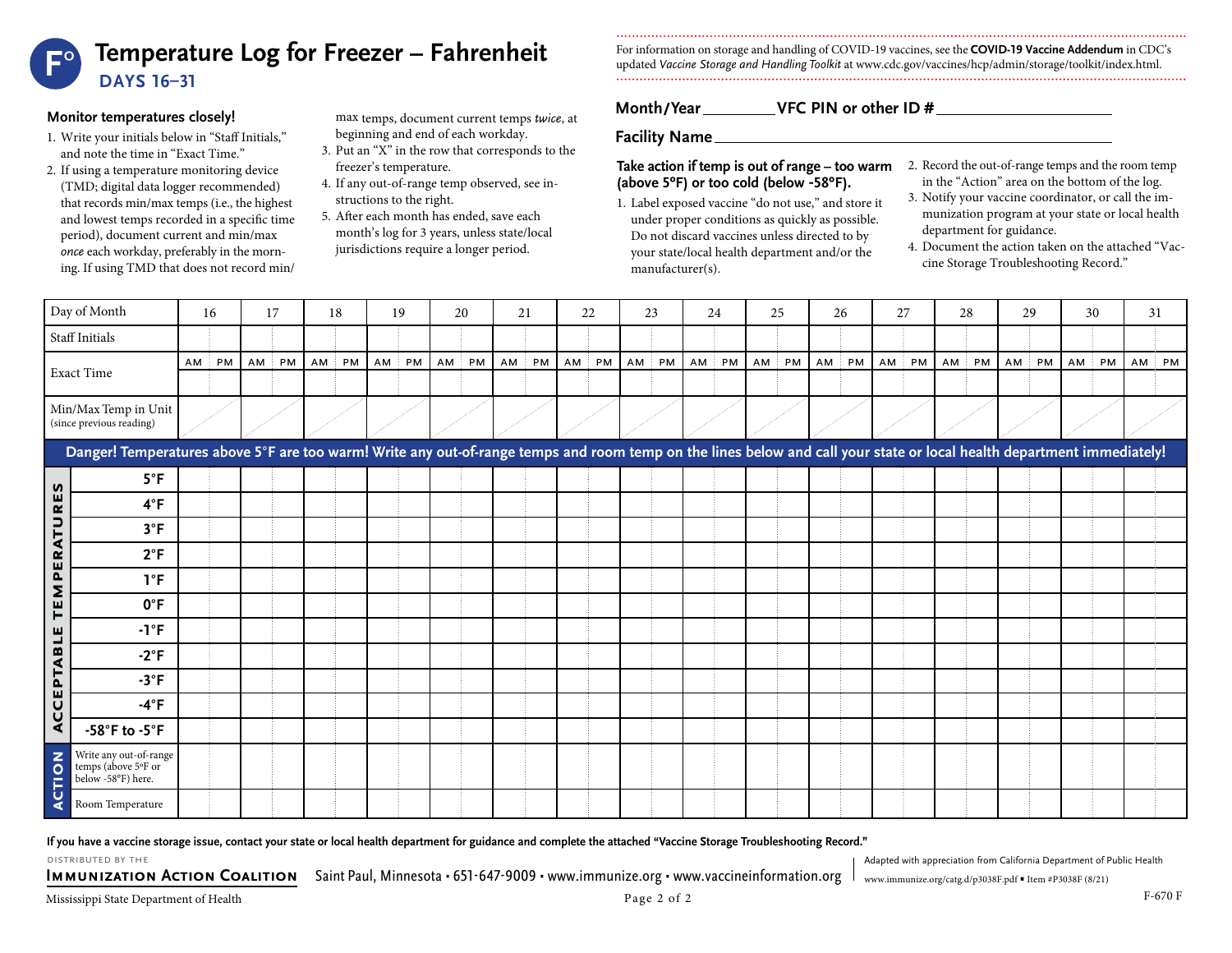# **Vaccine Storage Troubleshooting Record**

(check one) **Refrigerator Freezer Ultra-Cold Freezer**

Use this form to document any unacceptable vaccine storage event, such as exposure of refrigerated vaccines to temperatures that are outside the manufacturers' recommended storage ranges.

A **fillable pdf of this form** is available at [www.immunize.](http://www.immunize.org/catg.d/p3041.pdf) [org/catg.d/p3041.pdf](http://www.immunize.org/catg.d/p3041.pdf)

| Date & Time of Event<br>If multiple, related events occurred,<br>see Description of Event below.                                                                                                                                                                                                                                                                                                                                                                                                                                                                                                                                                                                                                                                                                                                                                                                                                                                                                                                                                                                         | <b>Storage Unit Temperature</b><br>at the time the problem was discovered |               | <b>Room Temperature</b><br>at the time the problem was discovered                                                                                                                                                          | <b>Person Completing Report</b> |       |  |  |  |  |  |
|------------------------------------------------------------------------------------------------------------------------------------------------------------------------------------------------------------------------------------------------------------------------------------------------------------------------------------------------------------------------------------------------------------------------------------------------------------------------------------------------------------------------------------------------------------------------------------------------------------------------------------------------------------------------------------------------------------------------------------------------------------------------------------------------------------------------------------------------------------------------------------------------------------------------------------------------------------------------------------------------------------------------------------------------------------------------------------------|---------------------------------------------------------------------------|---------------|----------------------------------------------------------------------------------------------------------------------------------------------------------------------------------------------------------------------------|---------------------------------|-------|--|--|--|--|--|
| Date:                                                                                                                                                                                                                                                                                                                                                                                                                                                                                                                                                                                                                                                                                                                                                                                                                                                                                                                                                                                                                                                                                    | Temp when discovered:                                                     |               | Temp when discovered:                                                                                                                                                                                                      | Name:                           |       |  |  |  |  |  |
| Time:                                                                                                                                                                                                                                                                                                                                                                                                                                                                                                                                                                                                                                                                                                                                                                                                                                                                                                                                                                                                                                                                                    | Minimum temp:                                                             | Maximum temp: | Comment (optional):                                                                                                                                                                                                        | Title:                          | Date: |  |  |  |  |  |
| Description of Event (If multiple, related events occurred, list each date, time, and length of time out of storage.)<br>General description (i.e., what happened?)<br>First particles and last documented reading of storage temperature in acceptable range (2° to 8°C [36° to 46°F] for refrigerator; -50° to -15°C [-58° to 5°F] for freezer; -80° to -60°C [-112° to -76°F] for set all alst do<br>for ultra-cold freezer (may be used for Pfizer COVID-19 vaccine).<br>Inventory of affected vaccines, including (1) lot #s and (2) whether purchased with public (for example, VFC) or private funds (Use separate sheet if needed, but maintain the inventory with this troubleshooting record.)<br>• At the time of the event, what else was in the storage unit? For example, were there water bottles in the refrigerator and/or frozen coolant packs in the freezer?<br>Prior to this event, have there been any storage problems with this unit and/or with the affected vaccine?<br>• Include any other information you feel might be relevant to understanding the event. |                                                                           |               |                                                                                                                                                                                                                            |                                 |       |  |  |  |  |  |
| Action Taken (Document thoroughly. This information is critical to determining whether the vaccine might still be viable!)<br>local health department and/or the manufacturer[s].)<br>Who was contacted regarding the incident? (For example, supervisor, state/local health department, manufacturer-list all.)                                                                                                                                                                                                                                                                                                                                                                                                                                                                                                                                                                                                                                                                                                                                                                         |                                                                           |               | Noten were the affected vaccines placed in proper storage conditions? (Note: Do not discard the vaccine. Store exposed vaccine in proper conditions and label it "do not use" until after you can discuss with your state/ |                                 |       |  |  |  |  |  |
| • IMPORTANT: What did you do to prevent a similar problem from occurring in the future?<br><b>Results</b>                                                                                                                                                                                                                                                                                                                                                                                                                                                                                                                                                                                                                                                                                                                                                                                                                                                                                                                                                                                |                                                                           |               | • What happened to the vaccine? Was it able to be used? If not, was it returned to the distributor? (Note: For public-purchase vaccine, follow your state/local health department instructions for vaccine disposition.)   |                                 |       |  |  |  |  |  |
|                                                                                                                                                                                                                                                                                                                                                                                                                                                                                                                                                                                                                                                                                                                                                                                                                                                                                                                                                                                                                                                                                          |                                                                           |               |                                                                                                                                                                                                                            |                                 |       |  |  |  |  |  |

distributed by the

IMMUNIZATION ACTION COALITION Saint Paul, Minnesota • 651-647-9009 • www.immunize.org • www.vaccineinformation.org [www.immunize.org/catg.d/p3041.pdf](http://www.immunize.org/catg.d/p3041.pdf) • Item #P3041 (8/21)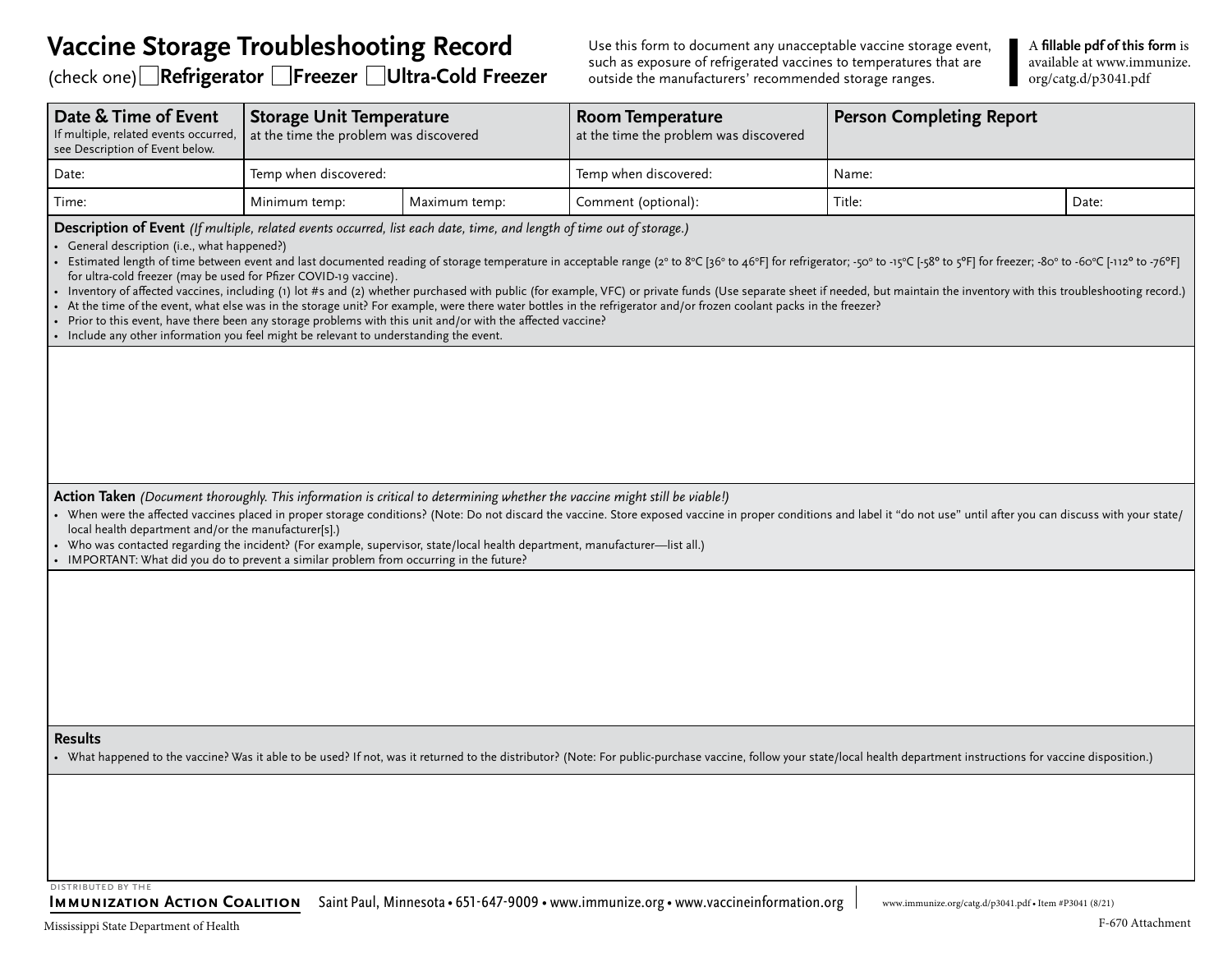# **Vaccine Storage Troubleshooting Record** (check one) ○ Refrigerator ● Freezer ○ Ultra-Cold Freezer

Use this form to document any unacceptable vaccine storage event, such as exposure of refrigerated vaccines to temperatures that are outside the manufacturers' recommended storage ranges.

| Date & Time of Event<br>If multiple, related events occurred,<br>see Description of Event below. | <b>Storage Unit Temperature</b><br>at the time the problem was discovered |                     | Room Temperature<br>at the time the problem was discovered | Person Completing Report |              |  |  |  |
|--------------------------------------------------------------------------------------------------|---------------------------------------------------------------------------|---------------------|------------------------------------------------------------|--------------------------|--------------|--|--|--|
| Date: 8/3/2021                                                                                   | Temp when discovered:                                                     | 55º F               | Temp when discovered: 77° F                                | Name: Natalie Nurse      |              |  |  |  |
| Time: 8:00 am                                                                                    | Minimum temp: $2^o$ F                                                     | Maximum temp: 53° F | Comment (optional): temp is approx.                        | Title: VFC Coordinator   | Date: 8/3/21 |  |  |  |

**Description of Event** *(If multiple, related events occurred, list each date, time, and length of time out of storage.)*

• General description (i.e., what happened?)

• Estimated length of time between event and last documented reading of storage temperature in acceptable range (2° to 8°C [36° to 46°F] for refrigerator; -50° to -15°C [-38° to 5°F] for freezer; -80° to -60°C [-112° to for ultra-cold freezer (Pfizer COVID-19 vaccine only)

Inventory of affected vaccines, including (1) lot #s and (2) whether purchased with public (for example, VFC) or private funds (Use separate sheet if needed, but maintain the inventory with this troubleshooting record.)

At the time of the event, what else was in the storage unit? For example, were there water bottles in the refrigerator and/or frozen coolant packs in the freezer?

• Prior to this event, have there been any storage problems with this unit and/or with the affected vaccine?

• Include any other information you feel might be relevant to understanding the event.

When checked vaccine freezer (in lab) at 8:00 am on Tuesday, 8/3/2021, discovered freezer door slightly ajar. Digital readout on data logger read 55°F. Data logger located in center of freezer with probe in glycol . Review of computer readings (taken every 15 minutes) showed steady rise in temps from 2°F at 5:30 pm (8/2/2021) to 55°F reading discovered when arrived at clinic on Tuesday morning (8/3/2021). Readings hit 6°F at 11 pm (8/2) and 45°F at 2 am (8/3). Total time out of recommended storage temp of 5°F or below = 9 hours. (See attached document of continuous temp readings.) Freezer contained Varivax and ProQuad (inventory attached).

Frozen packs stored on freezer floor and shelves in door. No recent adjustments to temp controls and no previous temp excursions noted with this freezer before 8/3.

**Action Taken** *(Document thoroughly. This information is critical to determining whether the vaccine might still be viable!)* 

- When were the affected vaccines placed in proper storage conditions? (Note: Do not discard the vaccine. Store exposed vaccine in proper conditions and label it "do not use" until after you can discuss with your state/ local health department and/or the manufacturer[s].)
- Who was contacted regarding the incident? (For example, supervisor, state/local health department, manufacturer—list all.)

• IMPORTANT: What did you do to prevent a similar problem from occurring in the future?

freezer (in lab) at 8:00 am on Tuesday, 8/3/2021, discovered freezer door slightly ajan. Digital readom on the<br>red in center of freezer with probe in glycol. Review of computer readings (taken every 15 minute) showed the<br>1 Upon discovery, vaccines marked "Do Not Use" and stored in 2nd clinic freezer (in exam room #3) at 1°F. Also placed "Do Not Use" note on main freezer in lab. Notified Susie Supervisor about the issue. Contacted Victor Vaccine at My State Immunization Program at 8:30 am. Provided Victor with details of event and list of vaccines in freezer. Victor said to maintain vaccines in 2nd freezer and that he would check with Merck (manufacturer of all the affected vaccines) to determine next steps. Called Jim's Appliance Repair to examine freezer. Repairman replaced freezer door gasket and recommended removal of ~½ of freezer packs in door because size and weight of packs potentially interfered with door closing completely. No problems identified with thermostat or other mechanical components.

Removed half of freezer packs located in shelf in door, per recommendation . Reset data logger on center shelf of freezer with probe in glycol . All staff received refresher training on ensuring freezer door is closed after each use, and a reminder sign was placed prominently on freezer door.

### **Results**

• What happened to the vaccine? Was it able to be used? If not, was it returned to the distributor? (Note: For public-purchase vaccine, follow your state/local health department instructions for vaccine disposition.)

After repair, monitored temps in empty freezer for 1 week , per state requirements. Freezer maintained 0–2°F temps for entire week. Submitted repair documentation and data logger readings to Victor Vaccine for approval and ordered replacement vaccines. Victor had checked with manufacturer. After reviewing history and stability data , manufacturer stated vaccine was acceptable for continued use. Discussed entire situation with Susie Supervisor and clinic director, Dr. Immunize , who agreed on continued use of vaccine. Vaccine to be labeled as "use first."

#### distributed by the